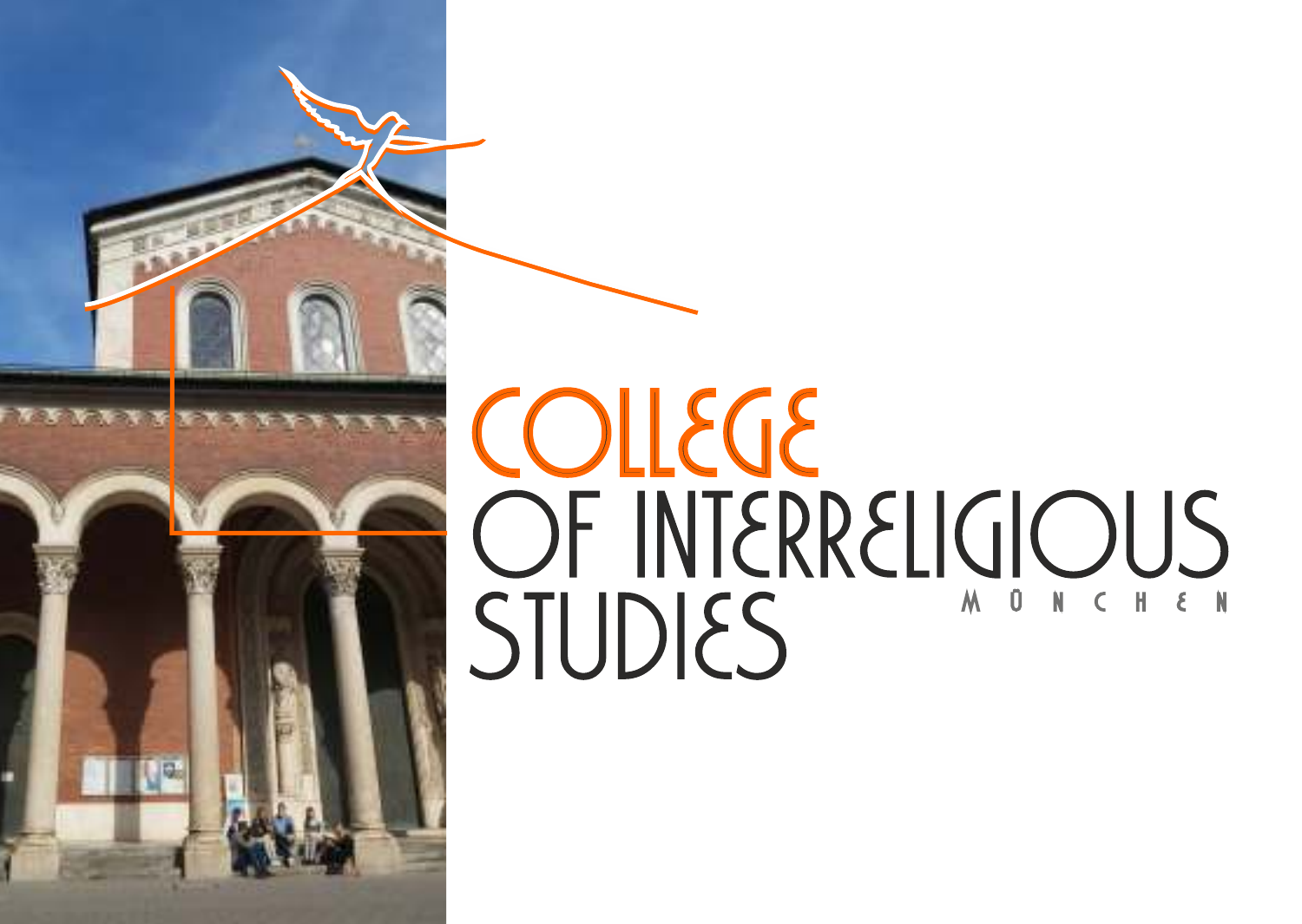# St. Bonifaz

The College at the House of Cultures and Religions in Munich offers the opportunity to (further) qualify for professional fields with interreligious and intercultural negotiation processes. Intercultural and interreligious competencies and experiences are gained and deepened in addition to a corresponding study at a Munich university, especially through practical offers:

- Live for one (or two) year(s) in an **INTERRE-LIGIOUS AND INTERCULTURAL COMMUNITY** in the monastery St. Bonifaz in the heart of Munich.
- **STUDY THE CERTIFICATE PROGRAM ETHICS OF INTERCULTURAL DIALOGUE"** or the **"MASTER OF ARTS IN ETHICS"** with the emphasis on "Ethics of Intercultural Dialogue" (both in German) at the Munich School of Philosophy or comparable programs at other universities in Munich.
- Deepen your understanding in **INTERNSHIPS WITH RELIGIONS**other than your own.
- **SHARE YOUR EXPERIENCES** with others and unite them both academically & spiritually.
- Be part and **ENGAGE** with your personal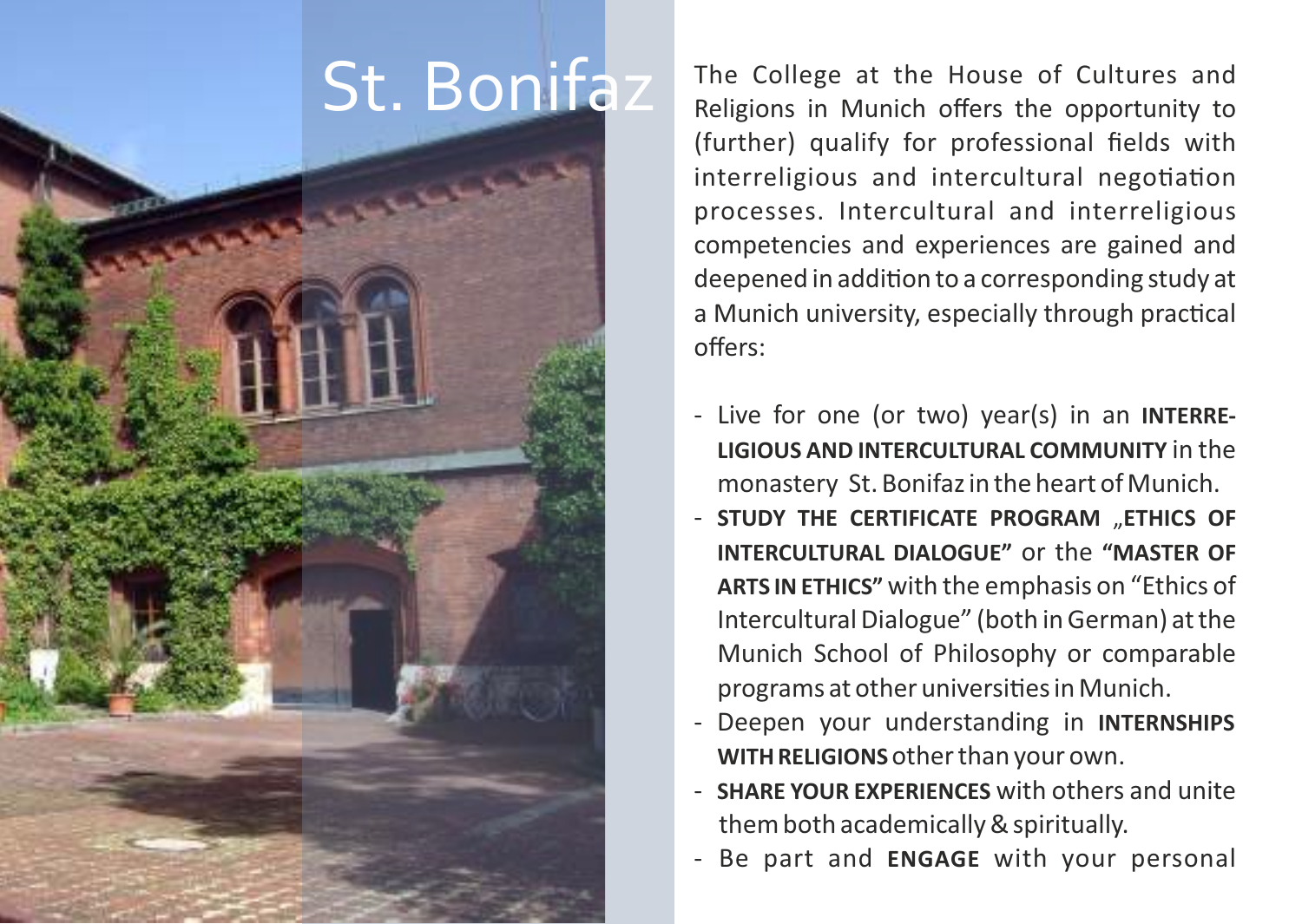#### strengths and interests **AT THE HOUSE OF CULTURES AND RELIGIONS IN MUNICH**.

The college is completed either with a certificate (after one year) from OCCURSO Institute for Intercultural and Interreligious Encounters, the sponsor of the college, or with a master's degree (after two years), from the respective university. The academic cerficate with suitable Credits is awarded from the Munich School of Philosophy (or the respective university).

People educated in Germany, refugees, people with immigration background and international exchange students of different religions (or without any religious affiliation) and cultures study together in German and English at the College. The college is open for female, male, diverse students. It is possible to apply for scholarships.

> **Start: October 1st Deadline for all applications: July 15th 2022**



## Intact

Contact for information and application: college-interreligious-studies@occurso.org or *Prof. Dr. Martin Rötting:* martin.roetting@plus.ac.at